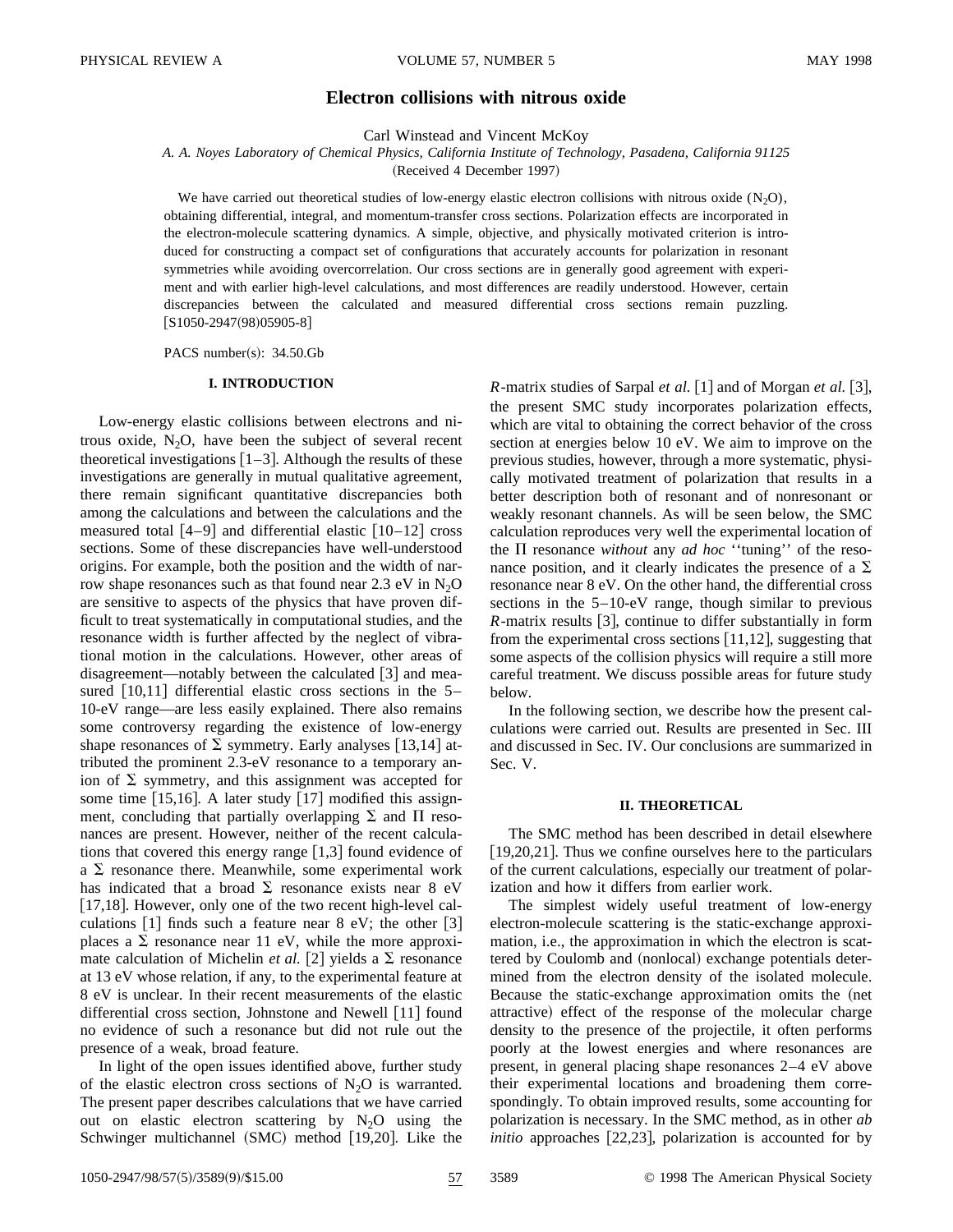including virtual excitations of the target (closed channels) among the *N*-electron molecular electronic wave functions from which the trial space of  $(N+1)$ -electron configurations is constructed. In general, the resulting  $(N+1)$ -electron configuration space will contain a partial representation both of polarization and of other forms of correlation, including correlation within the description of the target molecule. The resulting wave function is thus susceptible to ''overcorrelation,'' particularly if, as is often the case, a simple Hartree-Fock wave function is used to represent the *N*-electron ground state of the molecule. The consequent overcorrection of the static-exchange resonance energies will place resonances *below* their experimental positions. A rigorous means of avoiding this problem is to use a high, or at least balanced, level of correlation for both target and  $(N+1)$ -electron spaces. Sarpal *et al.* [1] tested the use of a correlated target in their study of  $N_2O$  and found an improved, but still too low, energy for the  ${}^{2}\Pi$  resonance, and much less satisfactory results for  ${}^{2}\Sigma$  symmetry. Their results may be attributable to the difficulty of obtaining a balanced description of *N*- and  $(N+1)$ -electron correlation without the use of explicit criteria.

A far more efficient approach than introducing target correlation is to restrict the closed-channel configurations in the  $(N+1)$ -electron space to those that account most directly for polarization. As Schneider and Collins [24] noted in their seminal study of the polarization effects in scattering by  $N_2$ , the target response in the resonant symmetry is mostly accounted for by ''radial correlation,'' i.e., symmetrypreserving (and total-spin-preserving) excitations (in  $N_2O$ ,  $1\Sigma^+$  states formed by  $\sigma \rightarrow \sigma$  and  $\pi \rightarrow \pi$  excitations). This observation is understood upon recognizing that the main polarization effect in the presence of a long-lived resonance is relaxation of the target orbitals toward anion orbitals during the lifetime of the quasibound state.

Morgan *et al.* 3 included only radial correlation in their study of  $N_2O$  and noted that they obtained a better (higher) resonance position than did Sarpal *et al.* [1] in their uncorrelated-target study, which included both radial and angular (symmetry-changing) excitations. However, the resonance position obtained by Morgan *et al.* was still too low compared to experiment. It is apparent that employing *all* configurations of the form  $(p \gamma \rightarrow q \gamma)n\pi$ , where  $p \gamma$  is an occupied orbital,  $q\gamma$  a virtual orbital of the same symmetry, and  $n\pi$  a  $\pi$  virtual orbital, will include not only relaxation in the presence of the resonant  $\pi$  orbital but also further correlation associated with *nonresonant* linear combinations of the  $\pi$  virtuals. To ensure that the target and temporary-anion wave functions are of comparable quality, what we really desire is an accurate single-configuration representation of the resonant state, and nothing more. A procedure that we have found effective is to construct a valencelike virtual orbital  $\tilde{\pi}$  that approximately represents the local portion of the resonance orbital and then to include only configurations of the form  $(p\gamma \rightarrow q\gamma)\tilde{\pi}$  in our representation of polarization. This approach is quite analogous to the use of singleexcitation configuration interaction (SECI) to obtain excitedstate wave functions and energies that are of essentially single-configuration quality, since it likewise produces an essentially single-configuration description of the temporary anion using the ground-state target orbitals. Because both the *N*-electron target wave function and the  $(N+1)$ -electron temporary anion wave function are of comparable quality, we have a foundation for expecting the energy difference  $(i.e., the resonance position)$  to be fairly accurate.

One simple way to construct  $\tilde{\pi}$  is to obtain the virtual orbitals as the eigenfunctions of a cation Fock operator subject to orthogonality constraints with respect to the occupied orbitals of the neutral target; here we are borrowing a technique commonly used to construct valencelike orbitals to initiate configuration interaction  $(CI)$  or multiconfiguration Hartree-Fock calculations  $[25]$ . In the present case, we employed a  $+2$  cation Fock operator and obtained approximations to the resonance orbitals as the lowest-energy  $\pi$ <sub>x</sub> and  $\pi$ , eigenfunctions of that operator that could be constructed within the space of virtual orbitals obtained from the Hartree-Fock calculation on the  $N_2O$  neutral. We emphasize that, although we found this particular procedure for constructing  $\tilde{\pi}$  simple and convenient, we fully expect that comparable results would be obtained with any of a number of alternative methods for constructing a valencelike approximate ''resonance orbital.''

In nonresonant channels, the polarization physics is completely different, as Schneider and Collins [24] observed, and a completely different approach to constructing virtual excitations is required. The most significant nonresonant polarization effect is the long-range interaction of the electron with the target, which, as we would expect on physical grounds, is most important at the lowest collision energies, and therefore primarily affects *s*-wave scattering in the totally symmetric representation  $(^{2}\Sigma^{+}$  for N<sub>2</sub>O). This longrange interaction is essentially that between a test charge (the projectile electron) and an induced dipole in the target molecule whose magnitude is determined by the polarizability of the target, and it thus is more deserving of the name ''polarization'' than the relaxation in the presence of a resonance that was discussed above. In contrast to the symmetrypreserving or radial virtual excitations needed for resonance relaxation, all excitations allowed by electric-dipole selection rules, including symmetry-breaking excitations, are needed to represent this polarization of the molecular charge density. Thus, for the <sup>2</sup> $\Sigma$  symmetry of N<sub>2</sub>O+*e*, we must include closed-channel configurations of the form ( $p\sigma$ )  $\rightarrow$   $q\sigma$ ) $n\sigma$ , ( $p\sigma$  $\rightarrow$   $q\pi$ <sub>x,y</sub>) $n\pi$ <sub>x,y</sub>, ( $p\pi$ <sub>x,y</sub> $\rightarrow$   $q\sigma$ ) $n\pi$ <sub>x,y</sub>,  $(p\pi_{x,y} \rightarrow q\pi_{x,y})n\sigma$ ,  $(p\pi_{x,y} \rightarrow q\pi_{x,y})n\delta_{x^2-y^2}$ , and  $(p\pi_{x,y})$  $\rightarrow$ *q* $\delta$ <sub>*xy</sub>*)*n* $\pi$ <sub>*y*,*x*</sub>.</sub>

Because of the different physics in the nonresonant case—there is no quasibound state whose energy must be accurately determined relative to the neutral molecule's overcorrelation of the  $(N+1)$ -electron space is not the major concern. Rather, because of the large number of configurations potentially required to represent the polarized–targetelectron system, it is *undercorrelation* that we must worry about: If we proceed naively to generate all closed-channel configurations of the dipole-allowed form just listed, we find that many thousands of configurations result for even modest-sized basis sets. In order to obtain a more manageable configuration space, we follow Rescigno and coworkers  $[22]$  by performing a linear transformation within the virtual-orbital space to construct a small set of polarized—or, more accurately, polarizing—orbitals defined so that polarization is accounted for by excitations into those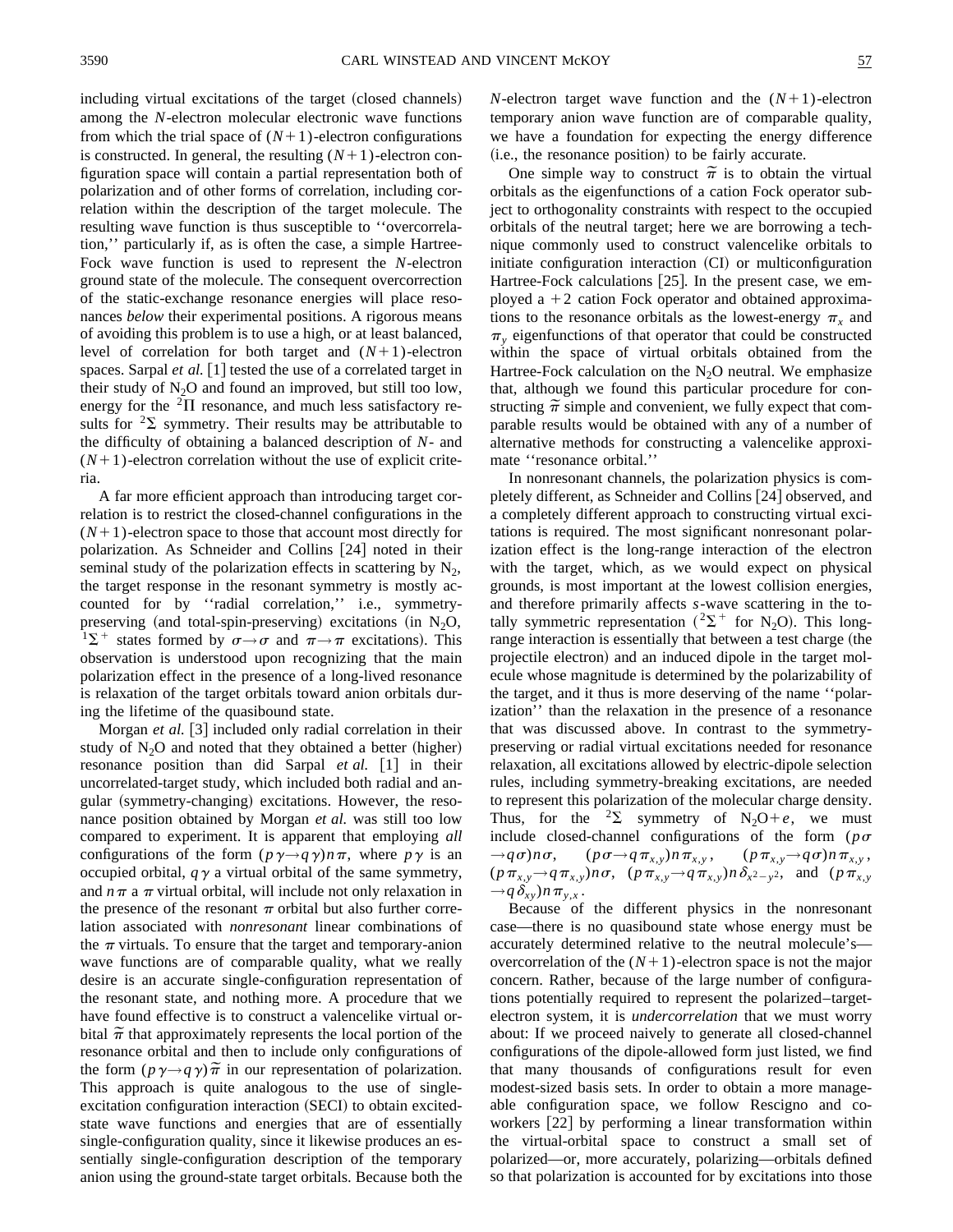orbitals alone. For a component  $x<sub>\mu</sub>$  of the dipole operator and occupied orbital  $\sigma_i$ , the polarizing orbital is defined as

$$
\phi_{i,\mu} = \sum_j \phi_j \frac{\langle \phi_j | x_\mu | \phi_i \rangle}{E_j - E_i}
$$

,

where the sum runs over virtual orbitals and  $E_i$  and  $E_i$  are orbital energies. Rescigno *et al.* obtain each polarizing orbital as the single non-null eigenvector of a rank-one operator; we prefer to construct the orbitals directly from the Hartree-Fock energies and the basis-set representation of the dipole transition operator. Also, Rescigno *et al.* obtain the virtual orbitals  $\phi_i$  and corresponding energies  $E_i$  from an  $N$ -particle excited-state Fock operator [26], while we employ the Hartree-Fock virtual orbitals and energies as in standard orbital perturbation theory  $[27]$ . In order to maintain an orthogonal set of virtual orbitals, we Schmidt-orthogonalize the polarizing orbitals constructed for different target orbitals among themselves, then Schmidt-orthogonalize the remaining virtual orbitals to the polarizing orbitals.

The basis set used throughout the calculation was the  $6-311+G(2d)$  set internal to the electronic structure program GAMESS  $[28]$ . This basis set differs from the usual definition of  $6-311+G(2d)$  [29,30] by including all six Cartesian components of the *d* orbitals. With this basis, we obtain a Hartree-Fock energy of  $-183.736716$  a.u. and a dipole moment of 0.631 810 D at the experimental equilibrium geometry,  $r_{N-N}$ = 1.128 Å and  $r_{N-O}$ = 1.184 Å [31]. These values compare quite well with previous results  $(-183.738 25$  a.u. and 0.6586 D) obtained at the Hartree-Fock level using a large basis set and the Hartree-Fock, rather than experimental, geometry [32]. However, it should be noted that the experimental value of the dipole moment,  $0.1609$  D  $|33|$ , is much smaller than the Hartree-Fock value. Ordinarily, when the SMC and similar methods are applied to polar molecules, a correction for long-range scattering by the dipole potential must be added in order to obtain accurate cross sections, because neither the square-integrable representation of the wave function that the SMC method employs nor the small number of partial waves that other methods employ accounts adequately for such long-range scattering. In the present case, we omit this correction on the grounds that the true dipole moment is known to be so small. The effect on the calculated cross sections should be minor except at the very lowest energies and for near-forward scattering at higher energies. (Although, as has been pointed out from time to time  $[34,35]$ , fixed-nuclei elastic cross sections for polar molecules—or, more precisely, fixed-nuclei elastic scattering amplitudes in the partial-wave representation formally diverge at all angles when all partial waves are included, this divergence is unphysical, in that the adiabatic approximation [36] does not apply to very high partial waves. The contribution of these partial waves converges in a nonadiabatic treatment  $[37]$  because rotation of the molecule during the collision weakens the effective field  $[38]$ . The physically significant intermediate partial waves that are missing in our calculation do not contribute strongly to the cross section at intermediate angles. Thus our differential cross sections, and the integral and momentum-transfer cross sections derived from them, are meaningful. Similar remarks apply to the *R*-matrix results of Sarpal *et al.* and Morgan *et al.* [1,3], which employed partial-wave expansions truncated at  $l=3.$ )

For scattering in overall  ${}^{2}\Pi$  symmetry, a set of virtual excitations describing relaxation of the core within the temporary anion was constructed as described above, employing singlet excitations from each of the eight noncore occupied orbitals into all virtual orbitals having the same symmetry. After discarding a small number of partially redundant configurations in order to maintain the orthogonality of the (*N* 11)-electron configuration space, 416 doublet configuration state functions remained, divided equally between  ${}^{2} \Pi_{x}$  and  ${}^{2}\Pi_{y}$ ; 32 of these were configurations of the form  $\lceil \csc n \rceil n \pi$ , which would occur in a static-exchange calculation, and the remainder described polarization. Strictly, only one  $\Pi$  component must be calculated, so that equivalent results could have been obtained using only 208 configuration state functions; however, since 416 configurations is still a quite small problem, we chose to treat  ${}^{2}\Pi_{x}$  and  ${}^{2}\Pi_{y}$  together for later convenience in calculating differential cross sections.

Scattering in  ${}^{2}\Sigma$  symmetry was treated with inclusion of singlet excitations into polarizing orbitals constructed for each of the eight noncore occupied orbitals. The construction procedure gives polarizing orbitals of mixed  $\sigma$  and  $\delta$  symmetry for certain excitations out of  $1\pi$  and  $2\pi$ . Rather than decomposing these into good symmetry orbitals, we chose to treat  ${}^{2}\Delta$  scattering together with  ${}^{2}\Sigma$ , though not to incorporate polarization for  ${}^{2}\Delta$ , where it is unlikely to be important; we therefore included terms of the form  $[\text{core}] n \delta$  as well as terms of the form  $[core]n\sigma$  in the "static-exchange" portion of the configuration space. (The <sup>2</sup> $\Sigma$  and <sup>2</sup> $\Delta$  contributions can still be separated for interpretive purposes by partialwave decomposition of the scattering amplitude in the postprocessing phase.) Taking account of the facts that the Schmidt procedure does not mix higher-numbered orbitals into lower-numbered orbitals, that  $\sigma \rightarrow \delta$  excitations do not contribute, and that the  $\delta_{xy}$  polarizing orbitals generated from  $p\pi$ <sub>x</sub> and  $p\pi$ <sub>y</sub> are identical, 86 virtual excitations are required to obtain a complete description. The  $(N+1)$ -electron doublet configurations generated from these excitations, together with the static-exchange-type configurations, compose a space of 1813 configuration state functions. The scattering calculations were carried out on a CRAY T3D and on a HP Exemplar X-Class using our parallelized implementation of the SMC method  $[21]$ .

### **III. RESULTS**

The SMC integral elastic cross section, together with its decomposition into <sup>2</sup> $\Sigma$ , <sup>2</sup> $\Pi$ , and <sup>2</sup> $\Delta$  components, is presented in Fig. 1. In Fig. 2, the SMC integral cross section is compared to previous calculated results  $\lceil 1-3 \rceil$  and to experimental total  $\lceil 7 \rceil$  and integral elastic  $\lceil 10,11 \rceil$  cross sections. Differential cross sections are shown at selected energies in Figs. 3 and 4, along with measured values  $[10,11]$  where available. The calculated momentum-transfer cross section is compared in Fig. 5 to results derived from differential crosssection measurements  $[10,11]$ . Numerical values for the integral and momentum-transfer cross sections are given in Table I, and values of the differential cross section at selected energies are given in Table II.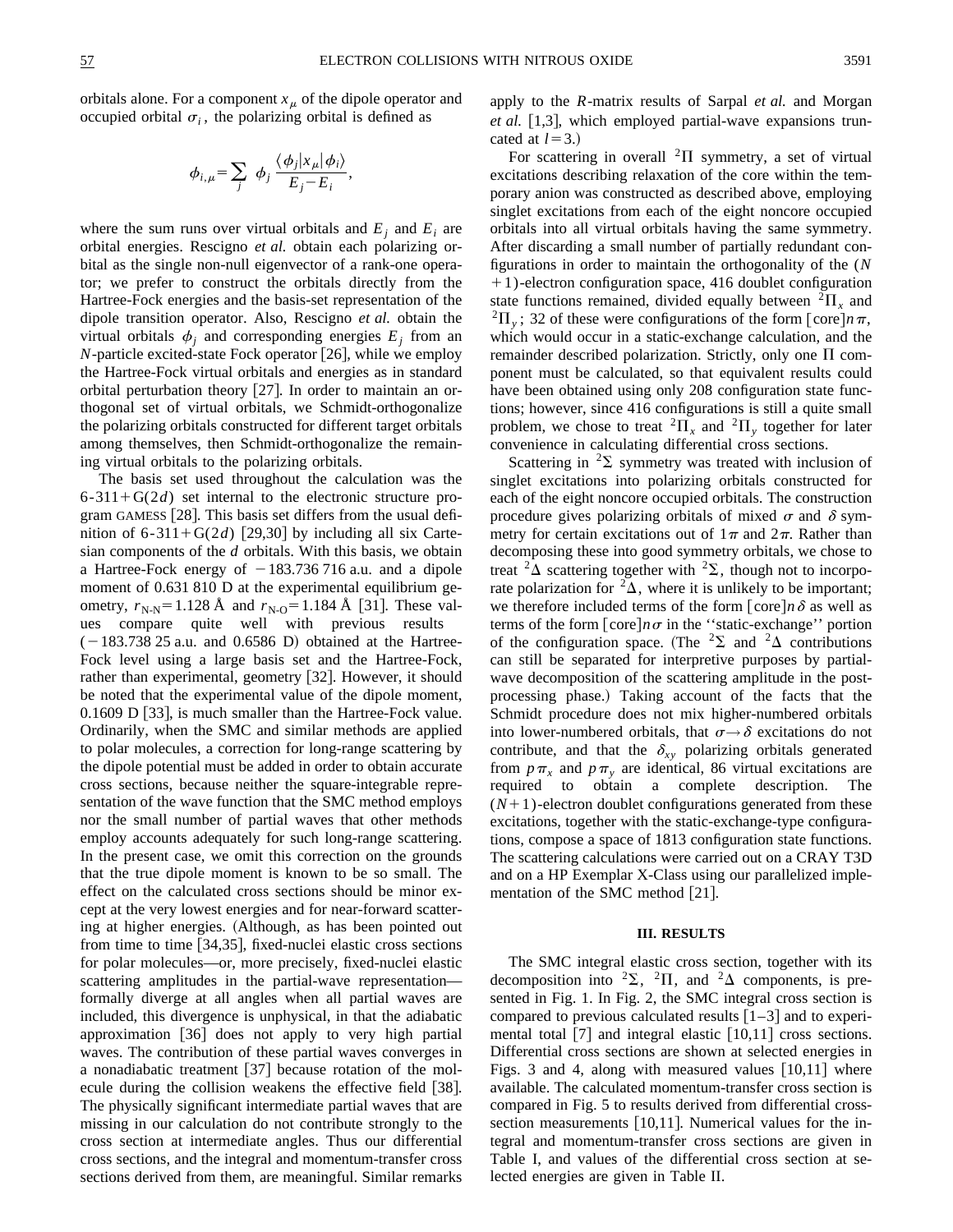

FIG. 1. Calculated integral elastic cross section for electron collisions with N<sub>2</sub>O, together with its symmetry components. -----, <sup>2</sup> $\Pi$ component;  $- -$ ,  $2\Sigma + 2\Delta$  component; , summed integral cross section.

#### **IV. DISCUSSION**

As Fig. 2 shows, the present SMC calculation is very successful at reproducing the experimental position of the low-energy  ${}^{2}$  $\Pi$  resonance. As we have discussed in Sec. II, this success is not attributable to the SMC method *per se*, but rather to the balanced way in which we have treated polarization. In contrast, earlier calculations that employed a simi-



FIG. 2. Integral elastic and total electron cross sections for  $N_2O$ . Calculated elastic cross sections are -----, Sarpal *et al.*, Ref. [1];  $- - -$ , Morgan *et al.*, Ref. [3];  $-$ ---, Michelin *et al.*, Ref. [2]; present work. Measured elastic cross sections are from Johnstone and Newell, Ref. [11] (squares) and Marinkovic<sup> $et al.,$ </sup> Ref. [10] (triangles). The open circles are the total cross section measured by Szmytkowski et al., Ref. [7].

lar closed-channel description of polarization  $[1,3]$ , lacking clear physical criteria for constructing the closed-channel space, tended to overcorrelate the resonant symmetry and thus to place the resonance too low in energy. The most successful of these previous calculations for the resonant symmetry was, as we might expect, that of Sarpal *et al.*  $[1]$ employing CI descriptions of both the target and the (*N*  $+1$ )-electron spaces; however, even in that case, the resonance position is somewhat too low, and much less satisfactory results were obtained in  ${}^{2}\Sigma$  symmetry.

We find that the  ${}^{2}$ II eigenphase sum can be fitted very well to the Breit-Wigner form,  $\tan^{-1}[\Gamma/2(E_r-E)]$ , plus a low-order polynomial representing the background, if we employ 2.19 eV for the resonance position  $E_r$  and 0.52 eV for the width  $\Gamma$  (Fig. 6). However, the cross-section maximum occurs at about 2.25 eV, in excellent agreement with its experimental location, rather than at 2.19 eV. This shift arises through interference between resonant and background scattering; indeed, as seen in Fig. 7, the  ${}^{2}$  $\Pi$  contribution to the cross section does not have a pure Breit-Wigner form, but does fit quite well to a Fano  $\lceil 39 \rceil$  profile,

$$
\sigma(E) = \sigma_0(E) \frac{[q + (E - E_r)/\frac{1}{2} \Gamma]^2}{1 + [(E - E_r)/\frac{1}{2} \Gamma]^2},
$$

using the above values for  $E_r$  and  $\Gamma$  together with  $q=10.5$ and the simple choice  $\sigma_0(E) = 0.17E \text{ Å}^2$  (*E* in eV).

Because our calculation, like the earlier calculations  $[1 -$ 3, was carried out in a fixed-nuclei approximation at the equilibrium nuclear geometry, the resonance width that we obtain is too small, and the maximum value of the cross section, about 45  $\mathring{A}^2$ , is too large compared with experiment. Dubé and Herzenberg [16] extracted a resonance width of 0.7 eV from their analysis of the vibrational excitation cross sections  $[15]$ , while the maximum value of the total cross scattering cross section is about 29  $\AA^2$  [7]. Previous calculations  $\lceil 1,3 \rceil$  using a comparable level of approximation gave maximum values even larger than ours due to the expected narrowing of the resonance when it is shifted to lower energy. When configuration interaction was included in the description of the target, Sarpal *et al.* [1] obtained a value of  $0.65 \pm 0.1$  eV for the width. However, the maximum value of the cross section remained too large  $(51.6 \text{ Å}^2)$ . Since, moreover, we expect further broadening to result from a consideration of vibrational motion, the apparent agreement between the CI and experimental widths may be fortuitous.

Below the resonance energy, the cross section at first decreases rapidly. However, as the electron energy becomes small, one eventually expects the cross section to increase, due to efficient scattering of very slow electrons by the dipole potential. Thus there should be a minimum in the cross section somewhere between 0 and 2.3 eV, and in fact such a minimum is observed in the total cross section at about 0.4 eV  $[5,6,9]$ . Both of the earlier calculations that extended to this range exhibit a minimum followed by an upturn in this cross section as the energy goes to zero, though at rather different energies, in one case lower  $[1]$  and in the other case higher  $\lceil 3 \rceil$  than experiment. Our own calculation, which omits the long-range dipole interaction, does not reproduce these features.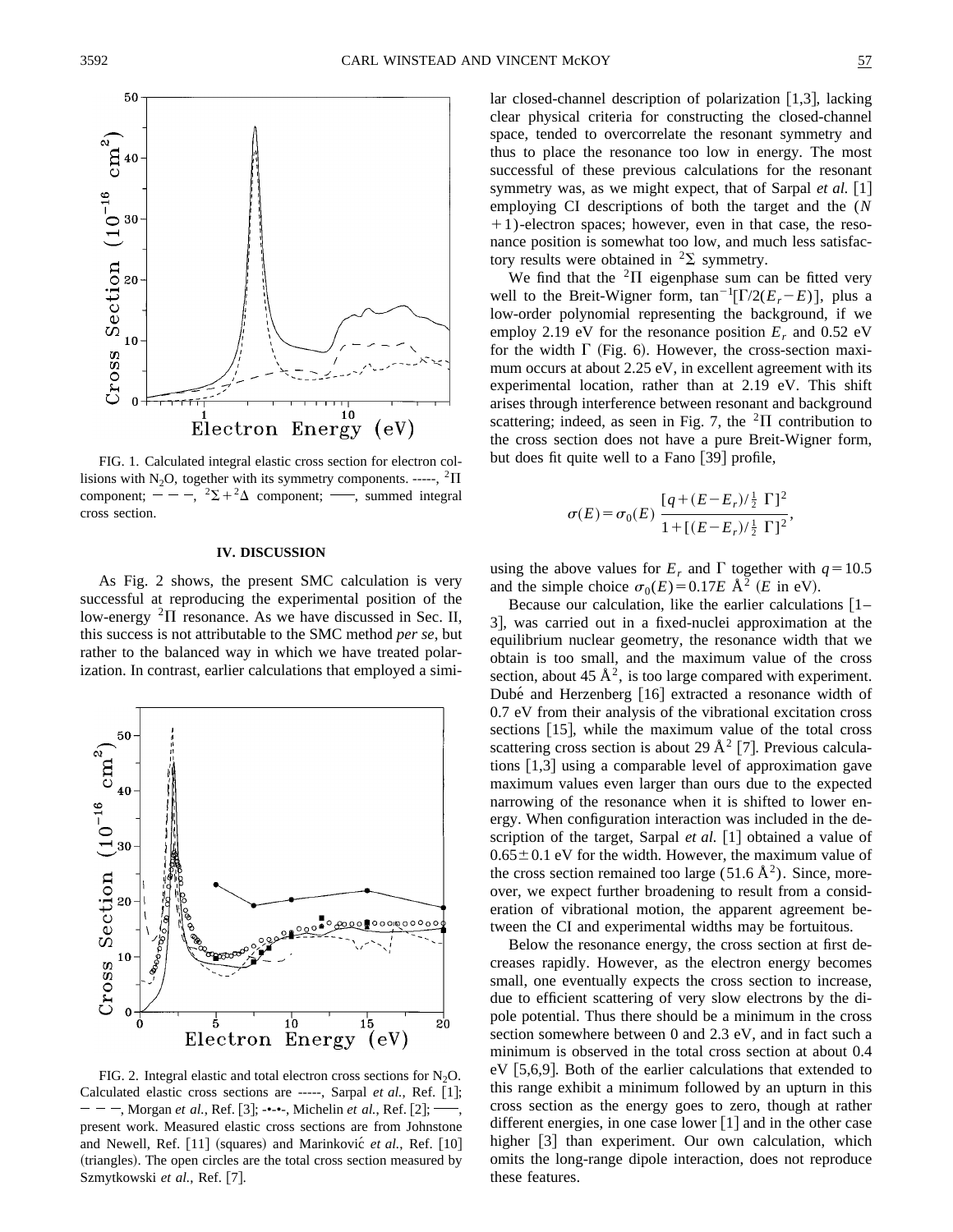

FIG. 3. Differential elastic cross sections for electron scattering by N<sub>2</sub>O at (a) 2.25 eV, (b) 5 eV, (c) 7.5 eV, and (d) 8 eV. •, Measurements of Johnstone and Newell, Ref.  $[11]$ ; -----, calculation of Morgan *et al.*, Ref.  $[3]$ ; —, present calculation.

Turning to the 8-eV region, we find, in agreement with Sarpal *et al.* [1] and with experiment [17,18], that there is a rather broad and weak  ${}^{2}\Sigma$  resonance present. Sarpal *et al.* obtained values of approximately 8 eV and approximately 2 eV for the position and width, respectively. From a fit to the  $2\Sigma + 2\Delta$  eigenphase sum, shown in Fig. 8, we extract a resonance position  $E_r = 8.0$  eV and width  $\Gamma = 2.8$  eV. For comparison, the vibrational-excitation measurement of Andric´ and Hall  $[17]$  showed a peak at 8.3 eV whose width, as estimated from their Fig. 9, is slightly greater than 3 eV.

Although the calculation of Morgan et al. [3] did not produce a resonance in the vicinity of 8 eV, it did place a  ${}^{2}\Sigma$ resonance near 11 eV, intermediate between 8 eV and the energy, 13 eV, of a  ${}^{2}\Sigma$  resonance found in the staticexchange approximation  $[1,2]$ . It thus appears reasonable to conclude that, on the one hand, the calculation of Morgan *et al.* includes a somewhat incomplete representation of polarization effects in  ${}^{2}\Sigma$  symmetry, and, on the other hand, that the feature at 13 eV in the static-exchange results does indeed correlate with the 8-eV resonance. The 5-eV shift in the position of this resonance due to polarization is, in our experience, unusually large.

Johnstone and Newell [11] searched for the 8-eV  $\Sigma$  resonance in the differential elastic cross section, taking measurements at closely spaced energies  $(7.5, 8.0, \text{ and } 8.5 \text{ eV})$ within the appropriate range, but found no clear evidence of it. They concluded that the resonance must be too broad and weak to stand out against the nonresonant background. Our results (Figs. 3 and 4) indicate that the form of the cross section is in fact little affected by the resonance over the range of angles that was accessible in the experiment, but that the backscattering cross section *is* strongly affected; the resonance therefore stands out more clearly in the calculated momentum-transfer cross section  $(Fig. 5)$  than in the integral elastic cross section  $(Fig. 1)$ .

Above 10 eV, the integral elastic cross section contains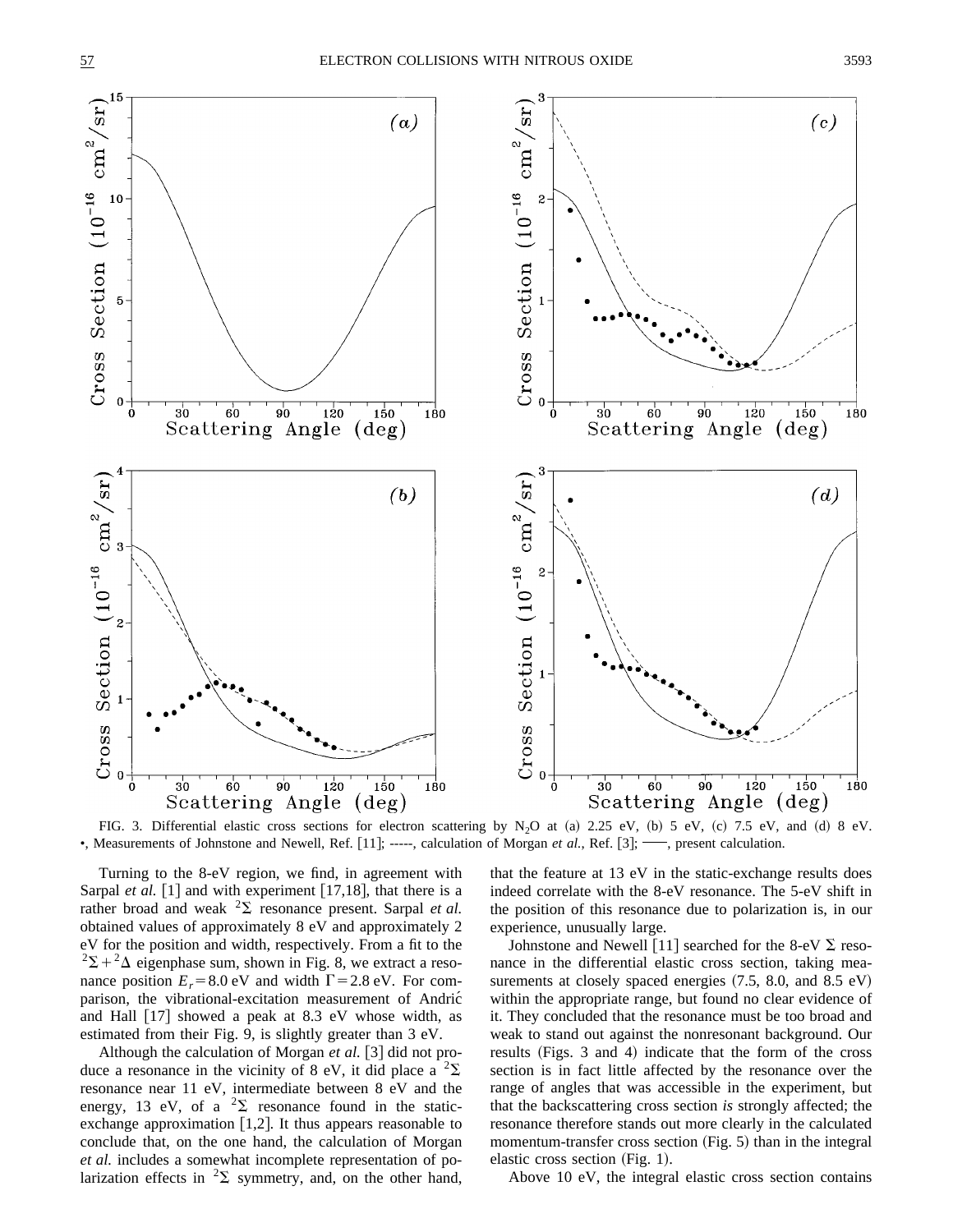

FIG. 4. As in Fig. 3, at (a) 8.5 eV, (b) 10 eV, (c) 12 eV, and (d) 15 eV, with the addition of data from Marinkovic<sup>e</sup> *et al.*, Ref. [10] (triangles).

structure that is not fully resolved on our energy mesh, particularly in  ${}^{2}$ H symmetry from 10 to 20 eV (Figs. 1 and 2). This structure is attributable to spurious resonances that arise because some of the ''closed channel'' terms included in the description of polarization are in fact *open* channels at these impact energies. Such spurious structure is expected above the first electronic excitation threshold in calculations of this kind. Similar behavior is seen in the calculation of Sarpal *et al.*  $\begin{bmatrix} 1 \end{bmatrix}$  at these energies.

Overall the magnitude of our integral elastic cross section is in quite good agreement with the experimental elastic cross section  $[10,11]$  and with the *R*-matrix calculations [1,3]. The results of Michelin *et al.* [2] are consistently larger. The discrepancy is not attributable to their use of the static-exchange approximation, which should work quite well at higher energies; we found the static-exchange cross section to have virtually the same magnitude as the staticexchange-plus-polarization cross section at 10 eV and above, as did Sarpal *et al.* [1]. It may instead arise from the treatment of scattering by the long-range dipole potential. Michelin *et al.* employ a closure procedure to include the contribution of high partial waves to the scattering amplitude within the dipole-Born approximation. However, as discussed in Sec. II, including all partial wave contributions in fixed-nuclei elastic cross section calculations for polar molecules leads to divergent cross sections. Absent a careful (nonadiabatic) treatment, a calculation truncated at lower partial waves may give more reliable results for weakly polar molecules like  $N_2O$ .

Although the agreement between our integral elastic cross section and the experimental integral cross section is generally quite good  $(Fig. 2)$ , there are marked discrepancies between our differential cross sections and the measured values. We expect the calculation to underestimate forward scattering since, as noted in Sec. II, it includes no long-range dipole component. The absence of this component, together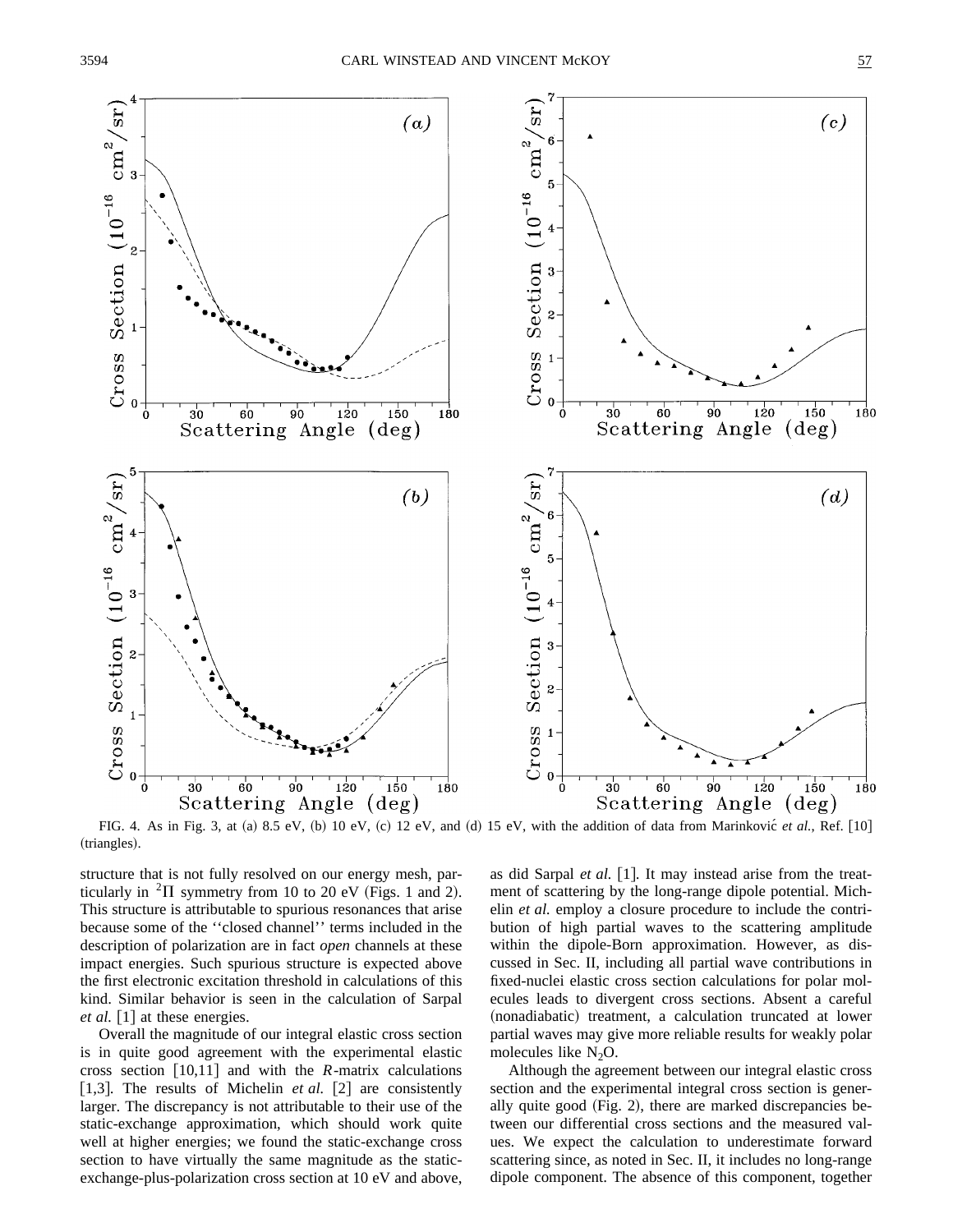

FIG. 5. Momentum-transfer cross section. Experimentally derived values are from Refs.  $\lfloor 10 \rfloor$  (triangles) and  $\lfloor 11 \rfloor$  (squares); the line is the present calculation.

with basis-set limitations, may explain the growing disagreement at small angles between our calculated cross section and experiment as the energy increases above  $10 \text{ eV}$  (Fig. 4). In the  $5-10$ -eV range, however, there is a serious qualitative disagreement between the calculated and experimental differential cross sections. The cross sections of Morgan *et al.* [3], which also differ qualitatively from experiment in this energy range, on the whole resemble our results, though differing in detail, as would be expected due to the shift in location of the  ${}^{2}\Sigma$  resonance. As Morgan *et al.* noted, the disagreement between theory and experiment at these energies is not easily explained. Because two independent experiments  $[11,12]$  gave substantially similar results, we must tentatively conclude that one or more of the approximations common to the calculations is unexpectedly poor at these energies. The most likely candidates are the singleconfiguration Hartree-Fock approximation for the target wave function and the fixed-nuclei approximation. The latter is particularly suspect because this energy range lies within the tail of the 2.3-eV resonance, whose effects on the cross section may be particularly sensitive to nuclear motion; moreover, the experimental cross sections show rapid variations with angle suggestive of interference phenomena not properly represented in the calculations. At present we cannot test the quality of the Hartree-Fock approximation because our SMC code does not yet accommodate a CI representation of the target. Sarpal *et al.* [1], who did employ a CI target wave function, unfortunately did not report differential cross sections. We can test the quality of the fixed-nuclei approximation by incorporating nuclear motion within the adiabatic approximation [36], performing multiple fixednuclei calculations that sample the geometries accessible via the zero-point motion of the nuclei and averaging the resulting cross sections together with appropriate weights. We plan to explore the effects of such vibrational averaging in future work.

The agreement between the experimental momentum transfer cross sections and our calculation, Fig. 5, though

|                |  | TABLE I. Integral and momentum-transfer cross sections. |  |                                                |          |
|----------------|--|---------------------------------------------------------|--|------------------------------------------------|----------|
|                |  | Cross section<br>$(10^{-16}$ cm <sup>2</sup> )          |  | Cross section<br>$(10^{-16}$ cm <sup>2</sup> ) |          |
| ergy<br>$\sim$ |  | Momentum Energy                                         |  |                                                | Momentum |

| Energy<br>(eV) | Integral | Momentum<br>Transfer | Energy<br>(eV) | Integral | Momentum<br>Transfer |
|----------------|----------|----------------------|----------------|----------|----------------------|
| 0.01           | 0.02     | 0.02                 | 4.0            | 9.17     | 5.16                 |
| 0.1            | 0.13     | 0.17                 | 4.2            | 9.00     | 5.10                 |
| 0.2            | 0.27     | 0.34                 | 4.4            | 8.88     | 5.07                 |
| 0.4            | 0.65     | 0.76                 | 4.6            | 8.78     | 5.06                 |
| 0.6            | 1.37     | 1.46                 | 4.8            | 8.70     | 5.05                 |
| 0.8            | 1.89     | 2.17                 | 5.0            | 8.63     | 5.06                 |
| 1.0            | 2.45     | 3.02                 | 5.2            | 8.56     | 5.08                 |
| 1.2            | 3.26     | 4.24                 | 5.4            | 8.49     | 5.12                 |
| 1.4            | 4.52     | 6.06                 | 5.6            | 8.42     | 5.17                 |
| 1.5            | 5.46     | 7.34                 | 5.8            | 8.34     | 5.24                 |
| 1.6            | 6.79     | 9.10                 | 6.0            | 8.26     | 5.34                 |
| 1.7            | 8.74     | 11.53                | 6.5            | 8.09     | 5.78                 |
| 1.8            | 11.80    | 15.07                | 7.0            | 8.11     | 6.71                 |
| 1.85           | 13.97    | 17.46                | 7.5            | 8.75     | 8.28                 |
| 1.9            | 16.74    | 20.38                | 8.0            | 10.23    | 10.07                |
| 1.95           | 20.25    | 23.91                | 8.5            | 11.92    | 11.08                |
| 2.0            | 24.63    | 28.07                | 9.0            | 12.95    | 11.27                |
| 2.05           | 29.83    | 32.68                | 9.5            | 13.56    | 10.80                |
| 2.1            | 35.49    | 37.23                | 10.0           | 13.74    | 10.42                |
| 2.15           | 40.74    | 40.80                | 11.0           | 14.32    | 10.09                |
| 2.2            | 44.34    | 42.29                | 12.0           | 13.84    | 9.81                 |
| 2.25           | 45.30    | 41.10                | 13.0           | 14.98    | 9.75                 |
| 2.3            | 43.57    | 37.60                | 14.0           | 15.33    | 9.64                 |
| 2.35           | 40.04    | 32.90                | 15.0           | 14.67    | 10.18                |
| 2.4            | 35.81    | 28.06                | 16.0           | 14.45    | 9.65                 |
| 2.5            | 27.98    | 20.09                | 18.0           | 14.62    | 9.90                 |
| 2.6            | 22.30    | 14.86                | 20.0           | 15.15    | 9.37                 |
| 2.8            | 15.88    | 9.54                 | 25.0           | 15.75    | 9.41                 |
| 3.0            | 12.84    | 7.30                 | 30.0           | 14.01    | 9.29                 |
| 3.2            | 11.24    | 6.25                 | 35.0           | 13.72    | 8.36                 |
| 3.4            | 10.33    | 5.71                 | 40.0           | 12.89    | 8.27                 |
| 3.6            | 9.77     | 5.42                 | 45.0           | 12.60    | 7.34                 |
| 3.8            | 9.41     | 5.25                 | 50.0           | 11.69    | 7.18                 |

reasonably good, is somewhat less satisfactory than the agreement for the integral cross sections extracted from the same measured and calculated differential cross section data. Unlike the integral cross section, the momentum transfer cross section depends strongly on large-angle scattering that in fact has not been measured, but rather extrapolated from measurements at smaller angles. The small magnitude and slow variation of the differential cross section at these intermediate angles make an accurate extrapolation to high angles difficult. We believe that the disagreements below 20 eV in Fig. 5 arise primarily from uncertainties in extrapolation of the measurements. At higher energies the same extrapolation uncertainties enter, but an incomplete representation of high partial waves in the calculation may also be a factor. As just discussed, an indication that high partial-wave contributions may be underrepresented at higher energies is found at nearforward angles, where the computed differential cross sec-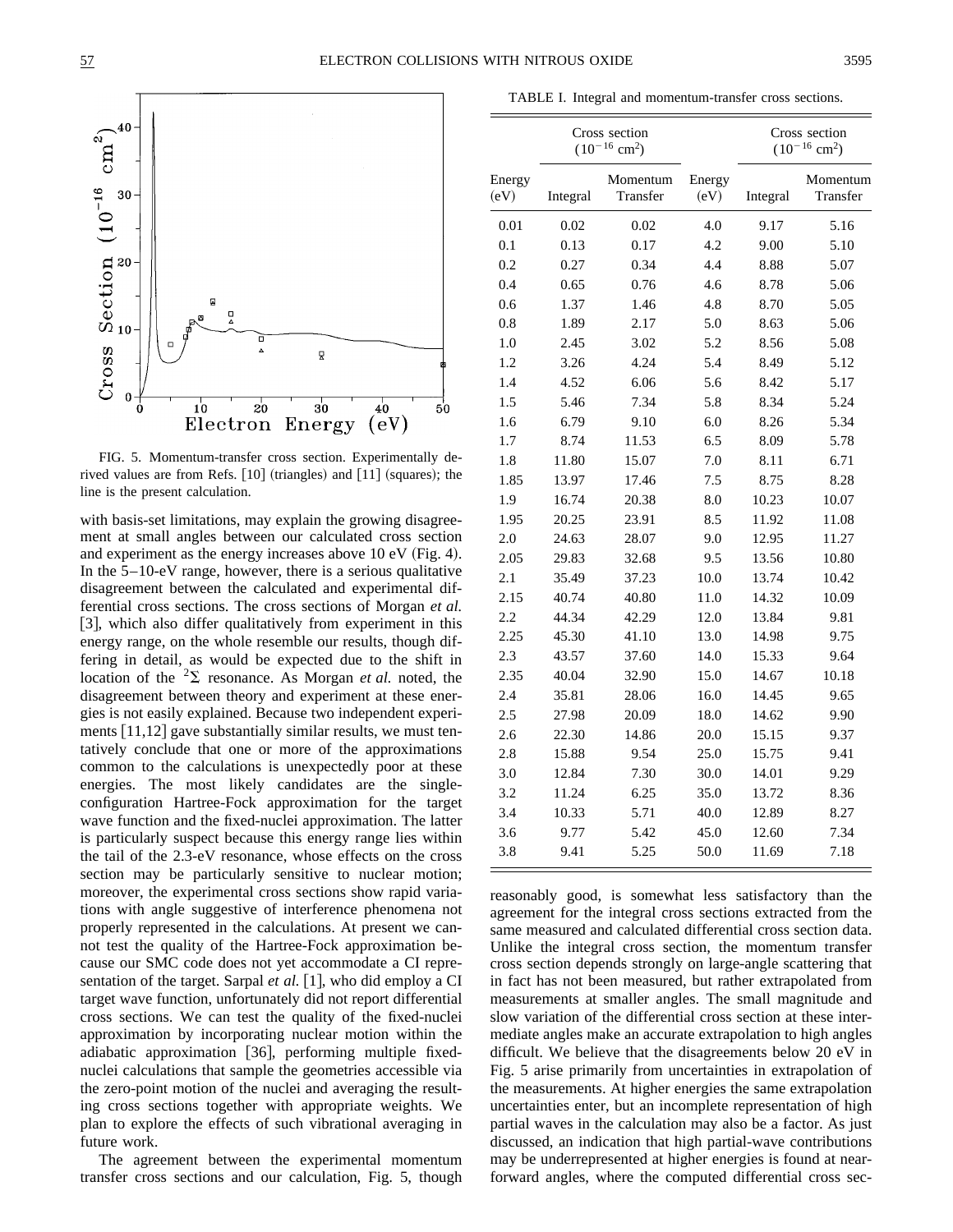TABLE II. Selected differential elastic cross sections.

| Angle          | Differential cross section<br>$(10^{-16}$ cm <sup>2</sup> /sr) |      |      |                 |       |  |  |
|----------------|----------------------------------------------------------------|------|------|-----------------|-------|--|--|
| $(\text{deg})$ | $2.2 \text{ eV}$                                               | 5 eV | 8 eV | $10 \text{ eV}$ | 15 eV |  |  |
| $\overline{0}$ | 11.08                                                          | 3.02 | 2.46 | 4.67            | 6.54  |  |  |
| 10             | 10.68                                                          | 2.88 | 2.32 | 4.39            | 6.04  |  |  |
| 20             | 9.56                                                           | 2.51 | 1.97 | 3.65            | 4.77  |  |  |
| 30             | 7.94                                                           | 2.01 | 1.52 | 2.75            | 3.29  |  |  |
| 40             | 6.11                                                           | 1.51 | 1.11 | 1.94            | 2.09  |  |  |
| 50             | 4.32                                                           | 1.08 | 0.81 | 1.37            | 1.37  |  |  |
| 60             | 2.78                                                           | 0.79 | 0.62 | 1.03            | 1.02  |  |  |
| 70             | 1.60                                                           | 0.60 | 0.51 | 0.84            | 0.83  |  |  |
| 80             | 0.86                                                           | 0.49 | 0.44 | 0.69            | 0.67  |  |  |
| 90             | 0.57                                                           | 0.41 | 0.38 | 0.55            | 0.50  |  |  |
| 100            | 0.74                                                           | 0.33 | 0.35 | 0.44            | 0.39  |  |  |
| 110            | 1.36                                                           | 0.27 | 0.37 | 0.40            | 0.38  |  |  |
| 120            | 2.39                                                           | 0.22 | 0.50 | 0.48            | 0.49  |  |  |
| 130            | 3.76                                                           | 0.22 | 0.74 | 0.67            | 0.70  |  |  |
| 140            | 5.37                                                           | 0.26 | 1.11 | 0.95            | 0.96  |  |  |
| 150            | 7.02                                                           | 0.34 | 1.55 | 1.28            | 1.23  |  |  |
| 160            | 8.49                                                           | 0.44 | 1.97 | 1.58            | 1.46  |  |  |
| 170            | 9.51                                                           | 0.51 | 2.28 | 1.80            | 1.63  |  |  |
| 180            | 9.88                                                           | 0.54 | 2.39 | 1.88            | 1.69  |  |  |

tion is smaller than the measurements. It is conceivable that the same contributions could decrease the computed differential cross section at large angles through destructive interference and thereby decrease the computed momentum transfer cross section.

### **V. CONCLUSION**

We have studied low-energy elastic electron scattering by  $N<sub>2</sub>O$  in the fixed-nuclei, static-exchange plus polarization ap-



FIG. 6. Eigenphase sum in  ${}^{2}\Pi$  symmetry near the resonance. The squares are the calculated points; the line is a fit to  $\Delta(E)$ =  $-0.18 - 0.15E - 0.004E^2 + 2 \tan^{-1}[0.26/(2.19-E)].$  (The factor of 2 in the arctangent term arises from the twofold degeneracy of the resonance.)



FIG. 7. Fano profile fit for the  ${}^{2}$ II component of the cross section. The squares are the calculated points; the line is the fit (see text for discussion).

proximation. By using objective, physically motivated criteria for choosing the appropriate representation of polarization effects, we obtain improved results in comparison to earlier, otherwise similar calculations  $[1,3]$ . In particular, we find that incorporating only those virtual excitations necessary to produce an accurate single-configuration description of the temporary anion yields a position for the  ${}^{2}\Pi$  resonance in excellent agreement with experiment. In  ${}^{2}\Sigma$  symmetry, we concur with experiment  $[17,18]$  and with one earlier calculation  $[1]$  in placing a broad resonance near 8 eV. Because this resonance is broad and rather weak, and because it influences the cross section most strongly in the



FIG. 8. Eigenphase sum in  ${}^{2}\Sigma + {}^{2}\Delta$  symmetry. The circles are the calculated points; the line is a fit to  $\Delta(E) = -0.15 - 0.27E$  $+0.132E^2 + \tan^{-1}[1.42/(7.95-E)].$